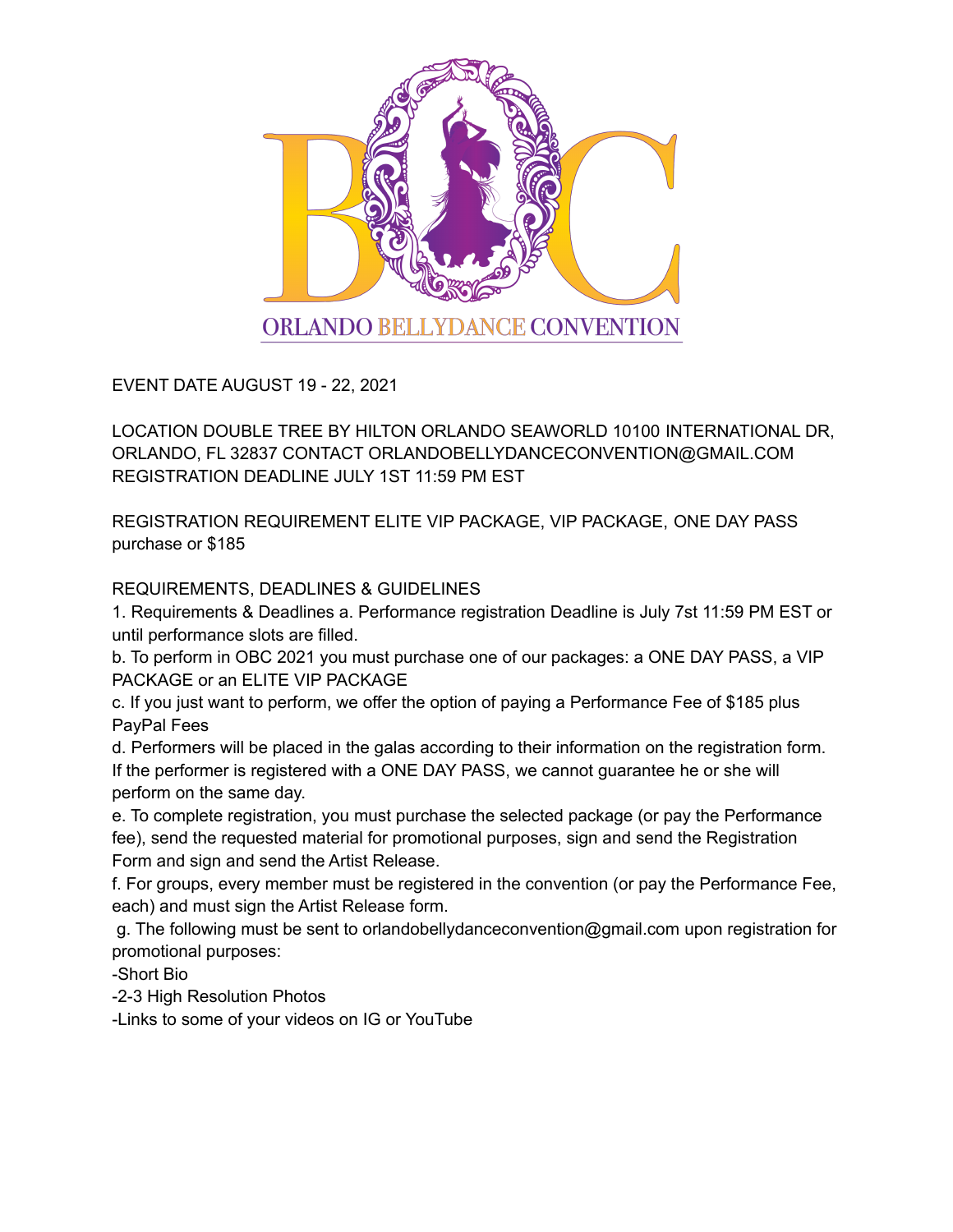

h. The following must be sent to orlandobellydanceconvention@gmail.com by July 18th 11:59 pm EST.

-Music in MP3 format properly labeled. Please, indicate your Name, Choreographer, Music Title and Artist.

-If you will start ON or OFFSTAGE

-If you'll use props and which props if so Style of dance Costume color

2. Guidelines a. Length of music: 4 min or less for soloists, 5 mins or less for groups.

b. Must be dressed and ready at least a half-hour prior to your scheduled performing time.

c. Must wear a cover-up when outside of the dressing room.

d. There are limited spots for performances. There is a preference to those who registered first and there will be no placement when the spots are filled, even with the purchase of a Package. If in doubt, please write to us.

e. You will be able to purchase pictures and videos of your performance. Please, no unauthorized videography or photography allowed during any shows.

f. No personal assistants or helpers are allowed back-stage or in dressing area.

g. We are not responsible for lost or stolen articles.

h. No flame or nudity and no live animals.

i. Performance registration is non-refundable and non-transferable.

j. We reserve the right to change the date or time of the galas. Performers will be informed.

\_\_\_\_\_\_\_\_\_\_\_\_\_\_\_\_\_\_\_\_\_\_\_\_\_\_\_\_\_\_\_\_\_\_\_\_\_\_\_\_\_\_\_\_\_\_\_\_\_\_\_\_\_\_\_\_\_\_\_\_\_\_\_\_\_\_\_\_\_\_\_\_\_\_\_\_

\_\_\_\_\_\_\_\_\_\_\_\_\_\_\_\_\_\_\_\_\_\_\_\_\_\_\_\_\_\_\_\_\_\_\_\_\_\_\_\_\_\_\_\_\_\_\_\_\_\_\_\_\_\_\_\_\_\_\_\_\_\_\_\_\_\_\_\_\_\_\_\_\_\_\_\_

k. We reserve the right of admission.

PERFORMER'S FORM

Name (preferred name)

Stage Name (as it should appear on promotional materials) \_\_\_\_\_\_\_\_\_\_\_\_\_\_\_\_\_\_\_\_\_\_\_\_\_\_\_\_\_\_\_\_\_\_\_\_\_\_\_\_\_\_\_\_\_\_\_\_

Mailing Address

 $\mathcal{L}$ 

 $\mathcal{L}_\text{max}$  , where  $\mathcal{L}_\text{max}$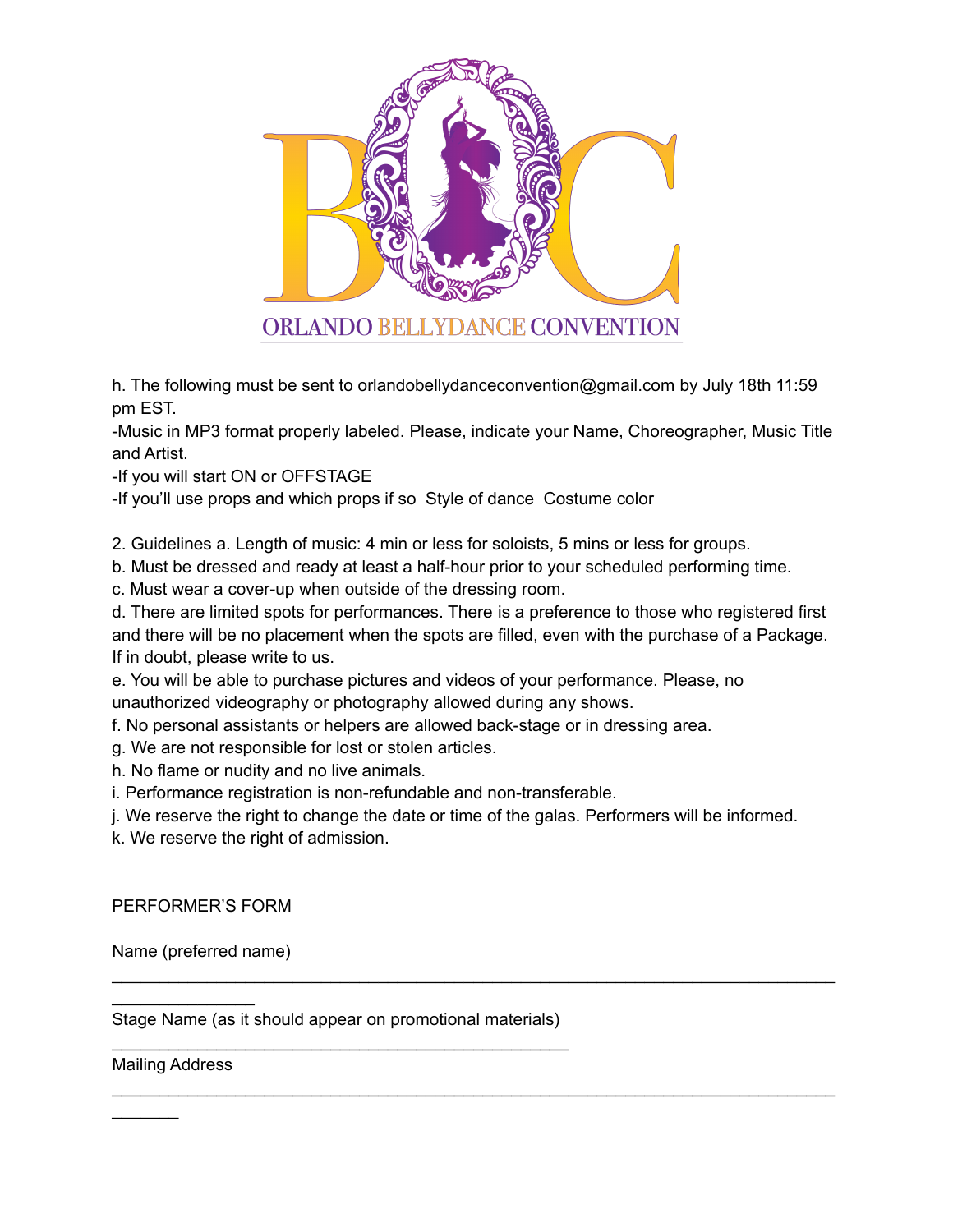

| Phone number                                                      |           |  |
|-------------------------------------------------------------------|-----------|--|
| E-mail Address                                                    |           |  |
| Website                                                           | Instagram |  |
| Facebook Page                                                     |           |  |
| Years of stage experience                                         |           |  |
| ears of Instruction experience (if applicable)                    |           |  |
| Preferred gala show day (we cannot guarantee a spot in any gala): |           |  |
| If group, how many members?                                       |           |  |
| Names of members                                                  |           |  |
|                                                                   |           |  |
| റ                                                                 |           |  |

- 2. \_\_\_\_\_\_\_\_\_\_\_\_\_\_\_\_\_\_\_\_\_\_\_\_\_\_ 3. \_\_\_\_\_\_\_\_\_\_\_\_\_\_\_\_\_\_\_\_\_\_\_\_\_\_ 4. \_\_\_\_\_\_\_\_\_\_\_\_\_\_\_\_\_\_\_\_\_\_\_\_\_\_ 5. \_\_\_\_\_\_\_\_\_\_\_\_\_\_\_\_\_\_\_\_\_\_\_\_\_\_
- $6.$   $\overline{\phantom{a}}$
- 7. \_\_\_\_\_\_\_\_\_\_\_\_\_\_\_\_\_\_\_\_\_\_\_\_\_\_
- 8. \_\_\_\_\_\_\_\_\_\_\_\_\_\_\_\_\_\_\_\_\_\_\_\_\_\_

If you will purchase a Performance Fee instead of a Package, please send us an email and we will send you an invoice. PayPal registration number \_\_\_\_\_\_\_\_\_\_\_\_\_\_\_\_\_\_\_\_\_\_\_\_\_\_\_\_ Date of Payment \_\_\_\_\_\_\_\_\_\_\_\_\_\_\_\_\_\_\_\_\_\_\_\_\_\_\_

The following must be sent to orlandobellydanceconvention@gmail.com by July 18th 11:59 PM EST: • Music in MP3 format properly labeled. Please, indicate your Name, Choreographer, Music Title and Artist (Length of music: 4 min or less for soloists, 5 mins or less for groups.

- If you will start ON or OFFSTAGE
- If you'll use props and which props if so
- Style of dance
- Costume color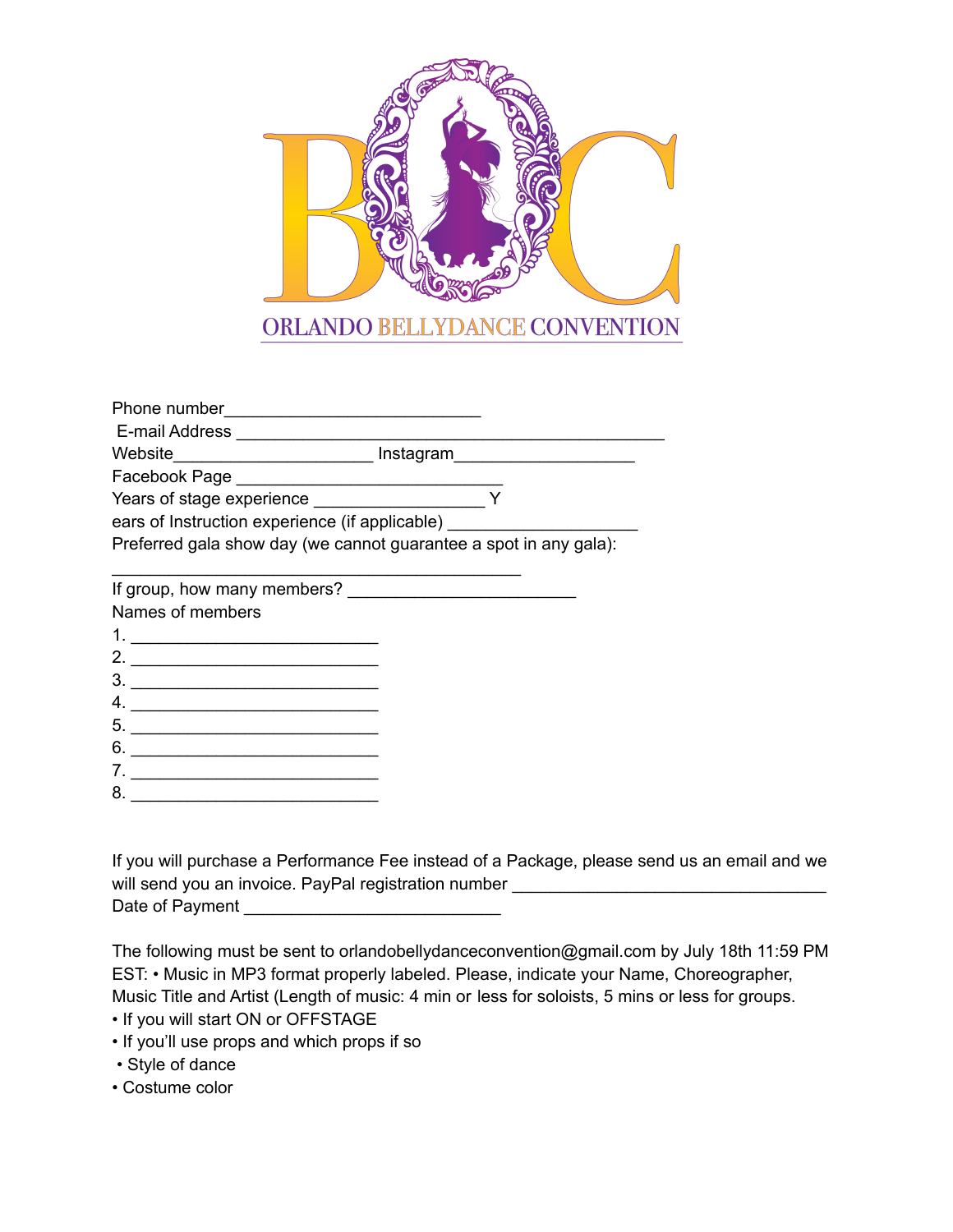

REGISTRATION CHECK LIST:

\_OBC's package registration or Performance Fee Form

\_ Artist Release

\_Short Bio

\_ 2-3 High Resolution Photos

\_Links to some of your videos on IG or YouTube

\_REMEMBER: Music and info by July 18th 11:59pm EST

SIGNATURE REQUIRED: \_\_\_\_\_\_\_\_\_\_\_\_\_\_\_\_\_\_\_\_\_\_\_\_\_\_\_\_\_\_\_\_\_\_\_\_\_\_\_\_\_\_\_\_\_\_ Date \_\_\_\_\_\_\_\_\_\_\_\_\_\_\_\_\_\_\_\_\_\_\_

(Must be signed to reserve your spot) Any questions, contact orlandobellydanceconvention@gmail.com)